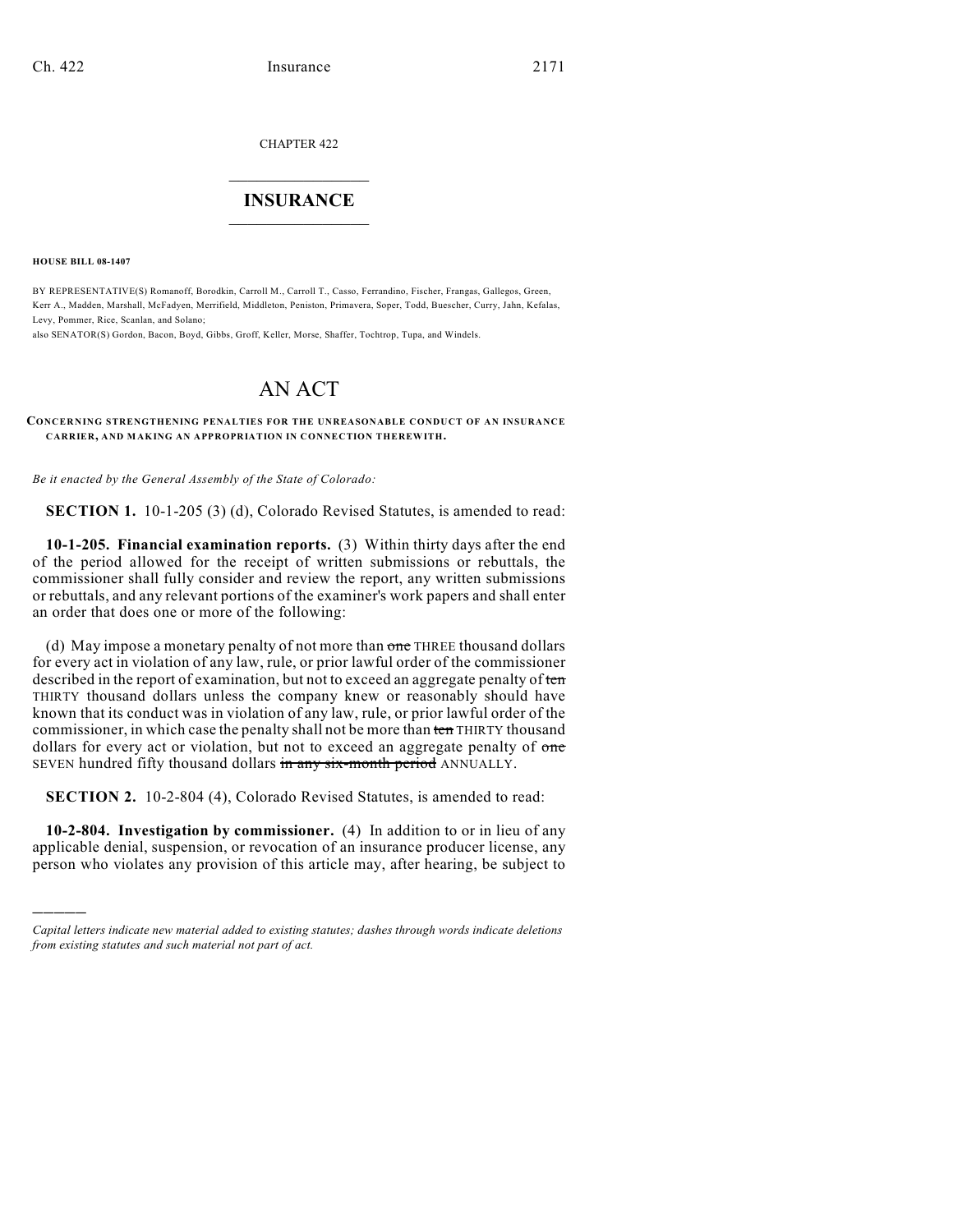any remedy or civil penalty of not more than one THREE thousand dollars for each such violation.

**SECTION 3.** 10-3-1108 (1) (a), Colorado Revised Statutes, is amended to read:

**10-3-1108. Orders.** (1) If, after a hearing conducted under section 10-3-1107, the commissioner determines that the person charged has engaged in an unfair method of competition or an unfair or deceptive act or practice or has violated any other provision of this title or any rule or lawful order of the commissioner, the commissioner shall reduce the findings to writing and shall issue and cause to be served on such person a copy of such findings and an order requiring such person to cease and desist from engaging in such method of competition, act, practice, or violation, and, except in the case of an act or practice that is not a violation of any specific provision of this title or any specific rule or lawful order of the commissioner, the commissioner may, at his or her discretion, order any one or more of the following:

(a) Payment of a monetary penalty of not more than one THREE thousand dollars for each and every act or violation but not to exceed an aggregate penalty of ten THIRTY thousand dollars, unless such person, being an insurer, knew or reasonably should have known he OR SHE was in violation of this part 11, in which case the penalty shall not be more than ten THIRTY thousand dollars for each and every act or violation, but not to exceed an aggregate penalty of one SEVEN hundred fifty thousand dollars in any six-month period ANNUALLY;

**SECTION 4.** 10-3-1114, Colorado Revised Statutes, is amended to read:

**10-3-1114. Construction of part 11.** EXCEPT AS PROVIDED IN SECTIONS 10-3-1115 AND 10-3-1116, nothing in this part 11 shall be construed to create a private cause of action based on alleged violations of this part 11 or to abrogate any common law contract or tort cause of action.

**SECTION 5.** Part 11 of article 3 of title 10, Colorado Revised Statutes, is amended BY THE ADDITION OF THE FOLLOWING NEW SECTIONS to read:

**10-3-1115. Improper denial of claims - prohibited - definitions - severability.** (1) (a) A PERSON ENGAGED IN THE BUSINESS OF INSURANCE SHALL NOT UNREASONABLY DELAY OR DENY PAYMENT OF A CLAIM FOR BENEFITS OWED TO OR ON BEHALF OF ANY FIRST-PARTY CLAIMANT.

(b) FOR THE PURPOSES OF THIS SECTION AND SECTION 10-3-1116:

(I) "FIRST-PARTY CLAIMANT" MEANS AN INDIVIDUAL, CORPORATION, ASSOCIATION, PARTNERSHIP, OR OTHER LEGAL ENTITY ASSERTING AN ENTITLEMENT TO BENEFITS OWED DIRECTLY TO OR ON BEHALF OF AN INSURED UNDER AN INSURANCE POLICY. "FIRST-PARTY CLAIMANT" INCLUDES A PUBLIC ENTITY THAT HAS PAID A CLAIM FOR BENEFITS DUE TO AN INSURER'S UNREASONABLE DELAY OR DENIAL OF THE CLAIM.

(II) "FIRST-PARTY CLAIMANT" DOES NOT INCLUDE: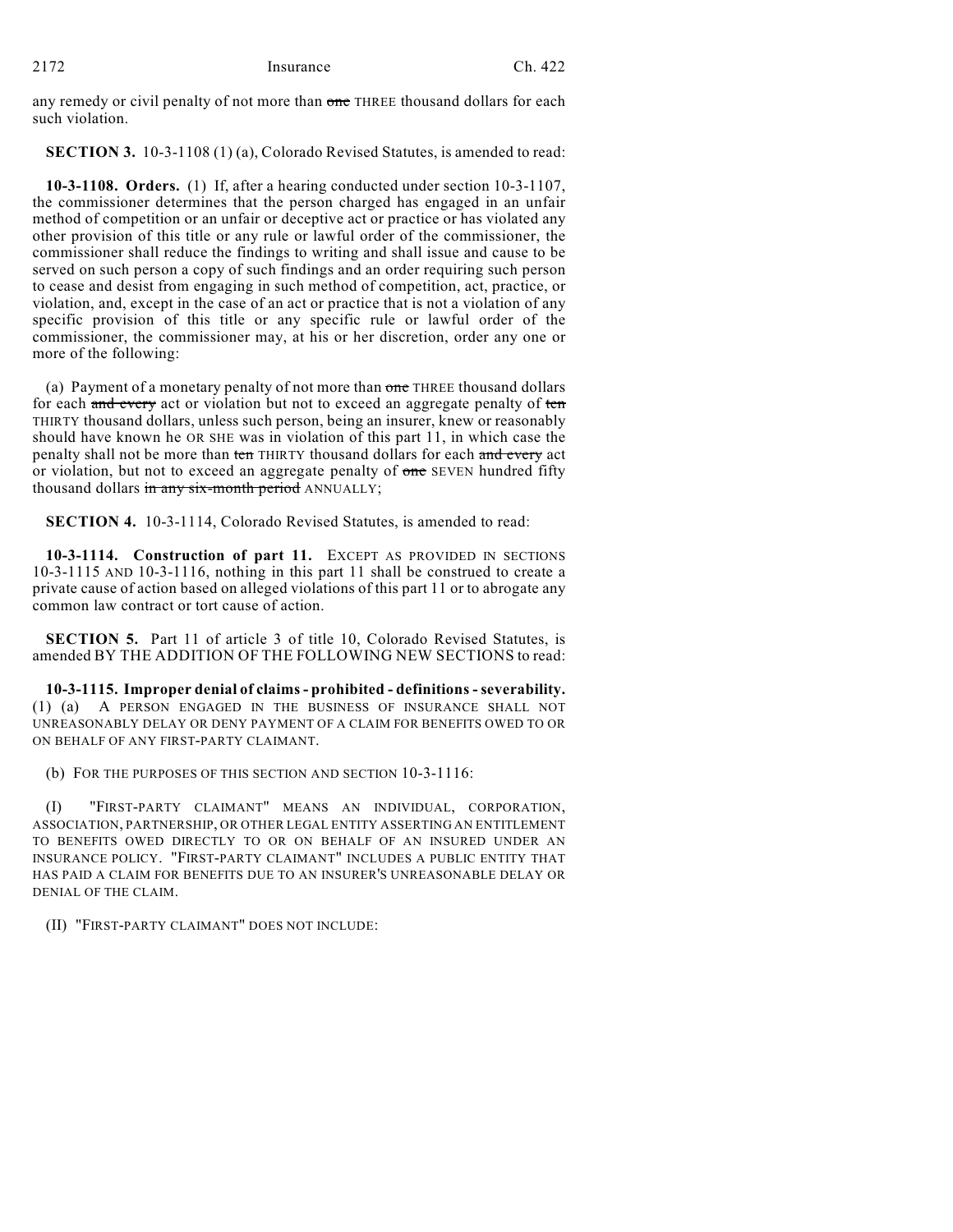(A) A NONPARTICIPATING PROVIDER PERFORMING SERVICES; OR

(B) A PERSON ASSERTING A CLAIM AGAINST AN INSURED UNDER A LIABILITY POLICY.

(2) NOTWITHSTANDING SECTION 10-3-1113 (3), FOR THE PURPOSES OF AN ACTION BROUGHT PURSUANT TO THIS SECTION AND SECTION 10-3-1116, AN INSURER'S DELAY OR DENIAL WAS UNREASONABLE IF THE INSURER DELAYED OR DENIED AUTHORIZING PAYMENT OF A COVERED BENEFIT WITHOUT A REASONABLE BASIS FOR THAT ACTION.

(3) IF ANY PROVISION OF THIS SECTION OR ITS APPLICATION TO ANY PERSON OR CIRCUMSTANCE IS HELD ILLEGAL, INVALID, OR UNENFORCEABLE, NO OTHER PROVISIONS OR APPLICATIONS OF THIS SECTION SHALL BE AFFECTED THAT CAN BE GIVEN EFFECT WITHOUT THE ILLEGAL, INVALID, OR UNENFORCEABLE PROVISION OR APPLICATION, AND TO THIS END THE PROVISIONS OF THIS SECTION ARE SEVERABLE.

(4) THE GENERAL ASSEMBLY DECLARES THAT THIS SECTION IS A LAW REGULATING INSURANCE.

(5) THIS SECTION AND SECTION 10-3-1116 SHALL NOT APPLY TO INSURANCE ISSUED IN COMPLIANCE WITH THE "WORKERS'COMPENSATION ACT OF COLORADO", ARTICLES 40 TO 47 OF TITLE 8, C.R.S.

(6) THIS SECTION AND SECTION 10-3-1116 SHALL NOT APPLY TO TITLE INSURANCE ISSUED PURSUANT TO ARTICLE 11 OF THIS TITLE OR TO LIFE INSURANCE ISSUED PURSUANT TO ARTICLE 7 OF THIS TITLE.

**10-3-1116. Remedies for unreasonable delay or denial of benefits - required contract provision - frivolous actions - severability.** (1) A FIRST-PARTY CLAIMANT AS DEFINED IN SECTION 10-3-1115, WHOSE CLAIM FOR PAYMENT OF BENEFITS HAS BEEN UNREASONABLY DELAYED OR DENIED MAY BRING AN ACTION IN A DISTRICT COURT TO RECOVER REASONABLE ATTORNEY FEES AND COURT COSTS AND TWO TIMES THE COVERED BENEFIT.

(2) AN INSURANCE POLICY, INSURANCE CONTRACT, OR PLAN THAT IS ISSUED IN THIS STATE THAT OFFERS HEALTH OR DISABILITY BENEFITS SHALL NOT CONTAIN A PROVISION PURPORTING TO RESERVE DISCRETION TO THE INSURER, PLAN ADMINISTRATOR, OR CLAIM ADMINISTRATOR TO INTERPRET THE TERMS OF THE POLICY, CONTRACT, OR PLAN OR TO DETERMINE ELIGIBILITY FOR BENEFITS.

(3) AN INSURANCE POLICY, INSURANCE CONTRACT, OR PLAN THAT IS ISSUED IN THIS STATE SHALL PROVIDE THAT A PERSON WHO CLAIMS HEALTH, LIFE, OR DISABILITY BENEFITS, WHOSE CLAIM HAS BEEN DENIED IN WHOLE OR IN PART, AND WHO HAS EXHAUSTED HIS OR HER ADMINISTRATIVE REMEDIES, SHALL BE ENTITLED TO HAVE HIS OR HER CLAIM REVIEWED DE NOVO IN ANY COURT WITH JURISDICTION AND TO A TRIAL BY JURY.

(4) THE ACTION AUTHORIZED IN THIS SECTION IS IN ADDITION TO, AND DOES NOT LIMIT OR AFFECT, OTHER ACTIONS AVAILABLE BY STATUTE OR COMMON LAW, NOW OR IN THE FUTURE. DAMAGES AWARDED PURSUANT TO THIS SECTION SHALL NOT BE RECOVERABLE IN ANY OTHER ACTION OR CLAIM.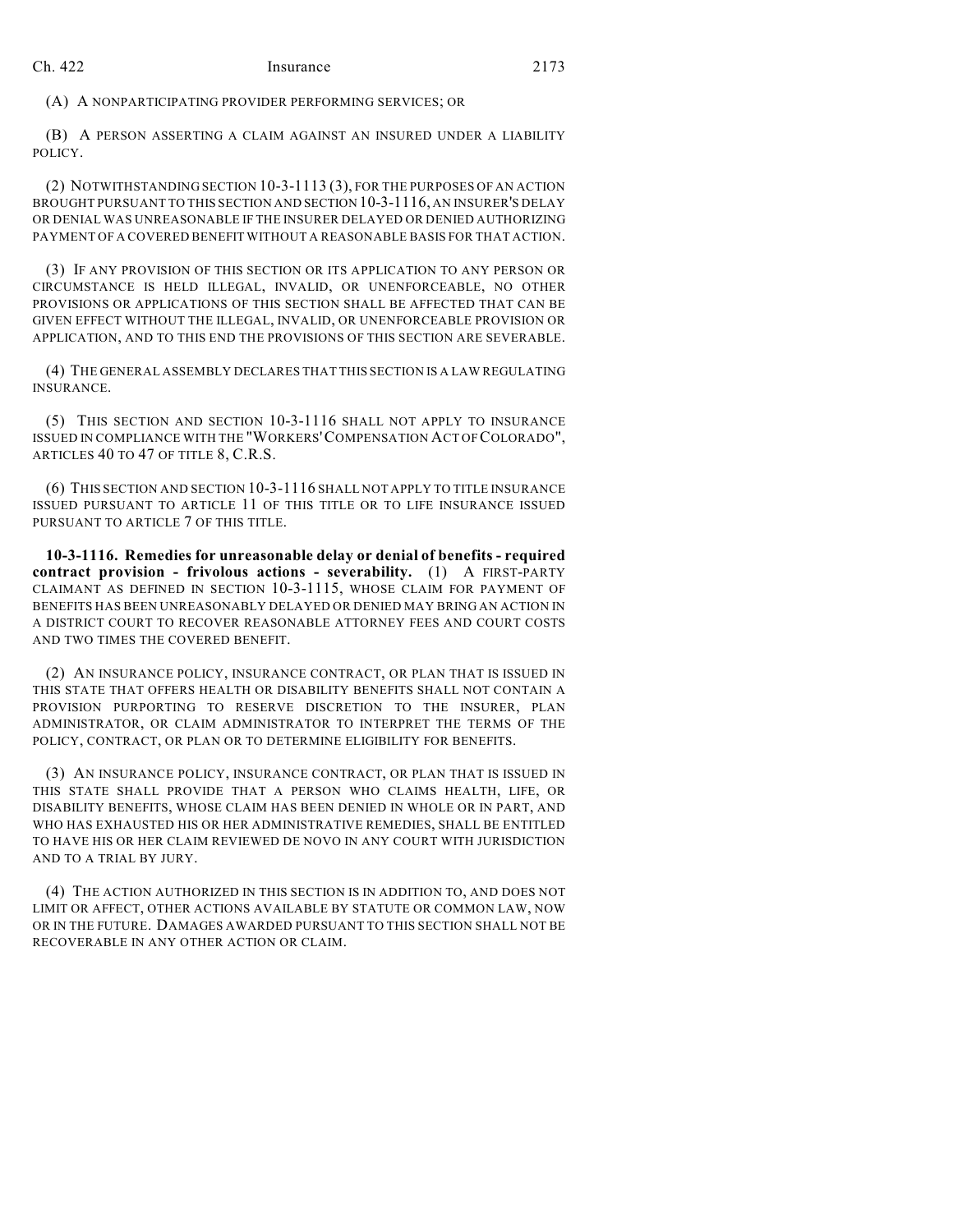2174 Insurance Ch. 422

(5) IF THE COURT FINDS THAT AN ACTION BROUGHT PURSUANT TO THIS SECTION WAS FRIVOLOUS AS PROVIDED IN ARTICLE 17 OF TITLE 13, C.R.S., THE COURT SHALL AWARD COSTS AND ATTORNEY FEES TO THE DEFENDANT IN THE ACTION.

(6) IF ANY PROVISION OF THIS SECTION OR ITS APPLICATION TO ANY PERSON OR CIRCUMSTANCE IS HELD ILLEGAL, INVALID, OR UNENFORCEABLE, NO OTHER PROVISIONS OR APPLICATIONS OF THIS SECTION SHALL BE AFFECTED THAT CAN BE GIVEN EFFECT WITHOUT THE ILLEGAL, INVALID, OR UNENFORCEABLE PROVISION OR APPLICATION, AND TO THIS END THE PROVISIONS OF THIS SECTION ARE SEVERABLE.

(7) THE GENERAL ASSEMBLY DECLARES THAT THIS SECTION IS A LAW REGULATING INSURANCE.

**SECTION 6.** 10-3-105 (4) (c), Colorado Revised Statutes, as enacted by House Bill 08-1228, enacted at the Second Regular Session of the Sixty-sixth General Assembly, is amended to read:

**10-3-105. Certificate of authority to do business - companies prohibited definitions.** (4) (c) For the purposes of this subsection (4), "restitution" means benefits or moneys owed due to the regulated entity's violation of this title, INCLUDING, BUT NOT LIMITED TO, COSTS AND EXPENSES FOR LOST TIME FROM WORK AND ATTORNEY FEES.

**SECTION 7.** 10-16-106.5 (5) (b), Colorado Revised Statutes, is amended to read:

**10-16-106.5. Prompt payment of claims - legislative declaration.** (5) (b) A carrier that fails to pay, deny, or settle a claim in accordance with subsection (4) of this section within ninety days after receiving the claim shall pay to the insured or health care provider, with proper assignment, a penalty in an amount equal to ten TWENTY percent of the total amount ultimately allowed on the claim. Such penalty shall be imposed on the ninety-first day after receipt of the claim by the carrier. IF A CARRIER DENIES A CLAIM IN ACCORDANCE WITH SUBSECTION (4) OF THIS SECTION WITHIN NINETY DAYS AFTER RECEIVING THE CLAIM AND THE DENIAL IS DETERMINED TO BE UNREASONABLE PURSUANT A CIVIL ACTION IN ACCORDANCE WITH SECTION 10-3-1116, THE CARRIER SHALL PAY THE PENALTY IN THIS PARAGRAPH (b) TO THE INSURED OR TO THE ASSIGNEE.

**SECTION 8. Appropriation - adjustments to the 2008 long bill.** For the implementation of this act, appropriations made in the annual general appropriation act for the fiscal year beginning July 1, 2008, shall be adjusted as follows: to the department of health care policy and financing, division of medical services premiums, for medical services premiums, is decreased by two hundred seventy-seven thousand seven hundred eighty dollars (\$277,780). Of said sum, one hundred thirty-eight thousand eight hundred ninety dollars (\$138,890) shall be from the general fund and one hundred thirty-eight thousand eight hundred ninety dollars (\$138,890) shall be from federal funds.

**SECTION 9. Effective date.** This act shall take effect at 12:01 a.m. on the day following the expiration of the ninety-day period after final adjournment of the general assembly that is allowed for submitting a referendum petition pursuant to